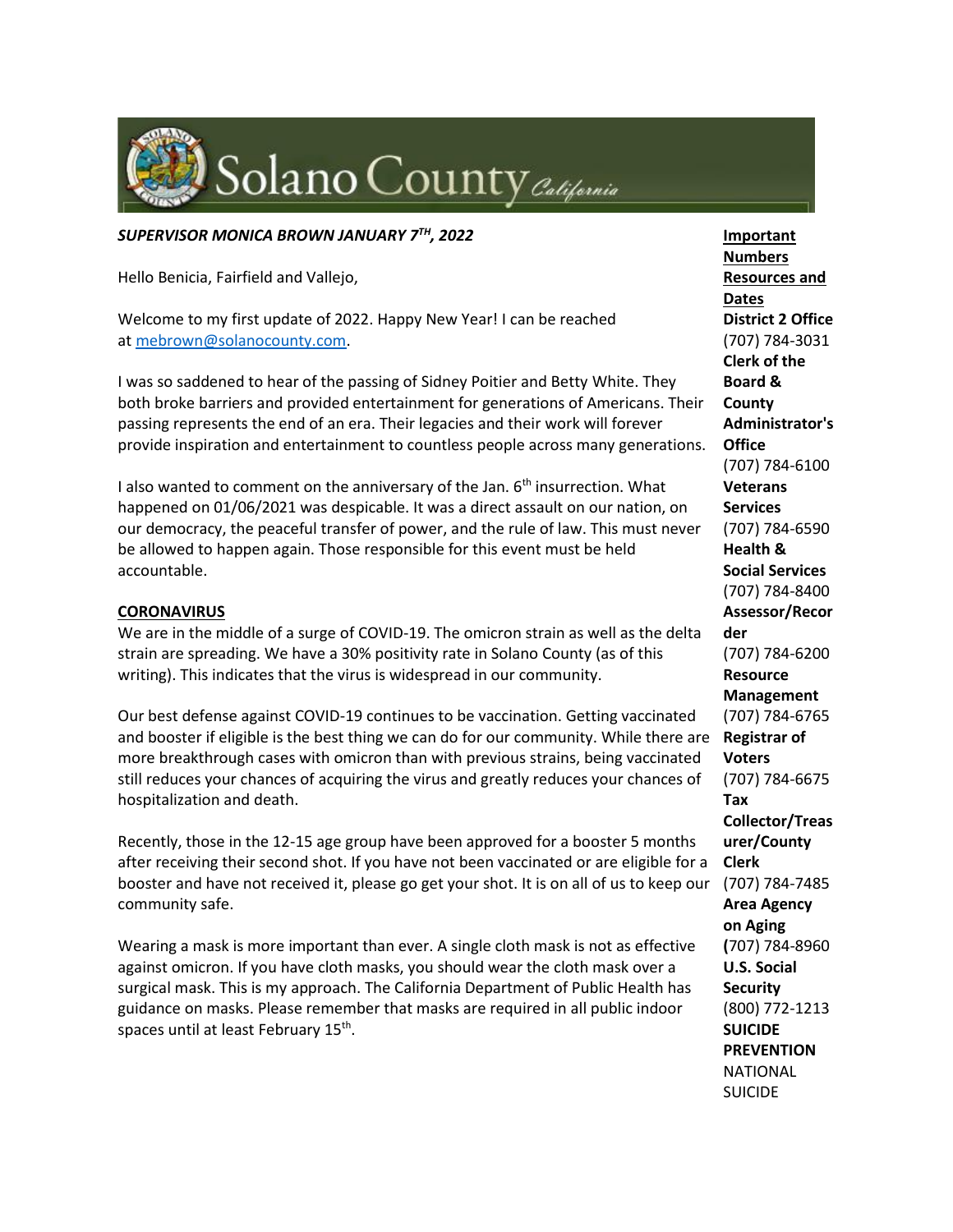The vaccination clinic is open at the Fairgrounds on Friday and Saturday from 9am-4pm. The county will also have popup vaccination events at schools throughout the county. The vaccines are also available at pharmacies throughout the county.

As for testing, I know it has been difficult to find a test. The rapid tests have flown off the shelves and the testing centers are seeing their appointments fill up fast. The hard truth we are facing is that we simply do not have enough testing supplies to meet the current demand. Nationwide, 11 million people a day are being tested for COVID-19.

There are several options in Solano County for testing. There is the walk-in testing center at the Fairfield mall. It is open Tuesday through Saturday from 10am-7pm. The lines are very long from what has been reported to me. There is also the testing site at the Norman King Center in south Vallejo. Appointments are required and it is the PCR test, not the rapid result test.

There are also testing sites that have been set up near the McDonald's on Texas St in Fairfield (across from the Food 4 Less shopping center and the Target). There is also a LGBTQ YOUTH testing site in Vallejo in Target's parking lot. Both sites are not run by or coordinated with the county.

President Biden invoked the Defense Production Act to provide more test supplies. The President stated his goal is to have a website up and running that will allow us to order rapid tests to be delivered directly to Americans homes.

I know many government entities are closing many in person services due to COVID-19. If you need services from a government agency, please call ahead to see if they are open, potentially taking appointments, or offering services online.

I know we are all exhausted from this continuing pandemic. The last two years have been extremely trying for our entire community. Please take all necessary precautions to keep our community safe.

To see where to get a test, where to get a vaccine, information on the California Department of Public Health mask guidance, and more, please visit:

[https://www.solanocounty.com/depts/ph/coronavirus\\_links/covid\\_19\\_vaccines.asp](https://www.solanocounty.com/depts/ph/coronavirus_links/covid_19_vaccines.asp)

[https://www.solanocounty.com/depts/ph/coronavirus\\_links/faq\\_\\_\\_community\\_test](https://www.solanocounty.com/depts/ph/coronavirus_links/faq___community_testing_sites.asp) [ing\\_sites.asp](https://www.solanocounty.com/depts/ph/coronavirus_links/faq___community_testing_sites.asp)

[https://www.cdph.ca.gov/Programs/CID/DCDC/Pages/COVID-19/guidance-for-face](https://www.cdph.ca.gov/Programs/CID/DCDC/Pages/COVID-19/guidance-for-face-coverings.aspx)[coverings.aspx](https://www.cdph.ca.gov/Programs/CID/DCDC/Pages/COVID-19/guidance-for-face-coverings.aspx)

### **SOLANO NATIONAL ASSOCIATON OF MENTAL ILLNESS (NAMI) SPEAKER SERIES**

**PREVENTION** HOTLINE 800-273-8255 SPANISH LINE 888-628-9454 DEAF AND HARD OF HEARING 800 799 4889 FRIENDSHIP LINE FOR **SENIORS** 800 971 0016 CRISIS TEX LINE 741741 THE TREVOR PROJECT FOR 866-488-7386 TRANS LIFELINE PROVIDING SUPPORT FOR THE **TRANSGENDER COMMUNITY** 877-565-8860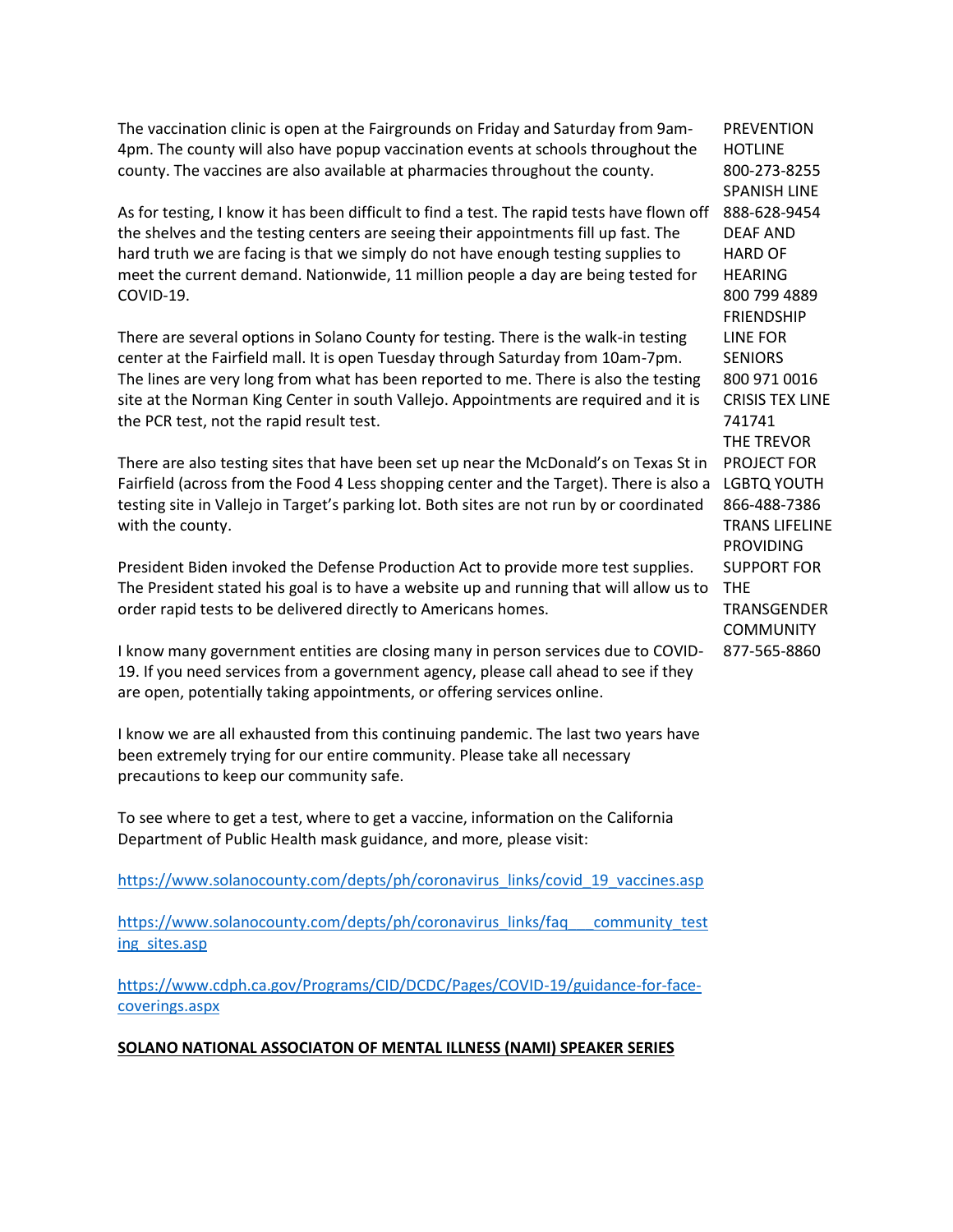The Solano NAMI speaker series will be January 26<sup>th</sup> from 6:30pm-7:30pm. For more information, please visit: [https://namisolanocounty.org/event/monthly-speaker](https://namisolanocounty.org/event/monthly-speaker-series-2022/2022-01-26/)[series-2022/2022-01-26/](https://namisolanocounty.org/event/monthly-speaker-series-2022/2022-01-26/)

### **BAY AREA AIR QUALITY MANAGEMENT DISTRICT WORKSHOP**

BAAQMD will hold a meeting regarding AB 836. This has to do with wildfire smoke clean air centers. The meeting will be held on January  $10<sup>th</sup>$  from  $10:00-11:00$ am. For more information, please visit: <https://us02web.zoom.us/j/89789954729#success>

### **BRIDGE TOLL INCREASE**

The bridge tolls increased one dollar on January  $1<sup>st</sup>$ . This is because of Regional Measure 3. RM3 was approved by the voters of the 9 Bay Area counties. Solano County voted no on RM3 by about 70%. However, the measure passed. Even though Solano will not receive our fair share, we are still required to pay the tolls. I wanted to make sure you were aware of the toll increase.

## **BENICIA ROAD**

On Wednesday January 5, 2022, Solano County had a virtual open house about the Benicia Road Project. The link below has the PowerPoint presentation from that meeting and information about the project. Next week's update will provide more information about the presentation.

[https://www.solanocounty.com/depts/rm/public\\_works/engineering\\_surveying\\_divi](https://www.solanocounty.com/depts/rm/public_works/engineering_surveying_division/projects/benicia_road_complete_streets_project/default.asp) [sion/projects/benicia\\_road\\_complete\\_streets\\_project/default.asp](https://www.solanocounty.com/depts/rm/public_works/engineering_surveying_division/projects/benicia_road_complete_streets_project/default.asp)

# **JOBS**

JOBS AT SOLANO COUNTY: <https://jobapscloud.com/solano/>

# JOBS AT THE CITY OF

BENICIA: <https://agency.governmentjobs.com/benicia/default.cfm>

JOBS AT THE CITY OF FAIRFIELD: <https://www.governmentjobs.com/careers/fairfield>

JOBS AT THE CITY OF VALLEJO: <https://www.governmentjobs.com/careers/vallejo>

Thank you for taking the time to read my most recent update. Please stay safe, wear your mask, get vaccinated, spread kindness, and support our local businesses.

Sincerely, Monica Brown, Solano County Supervisor